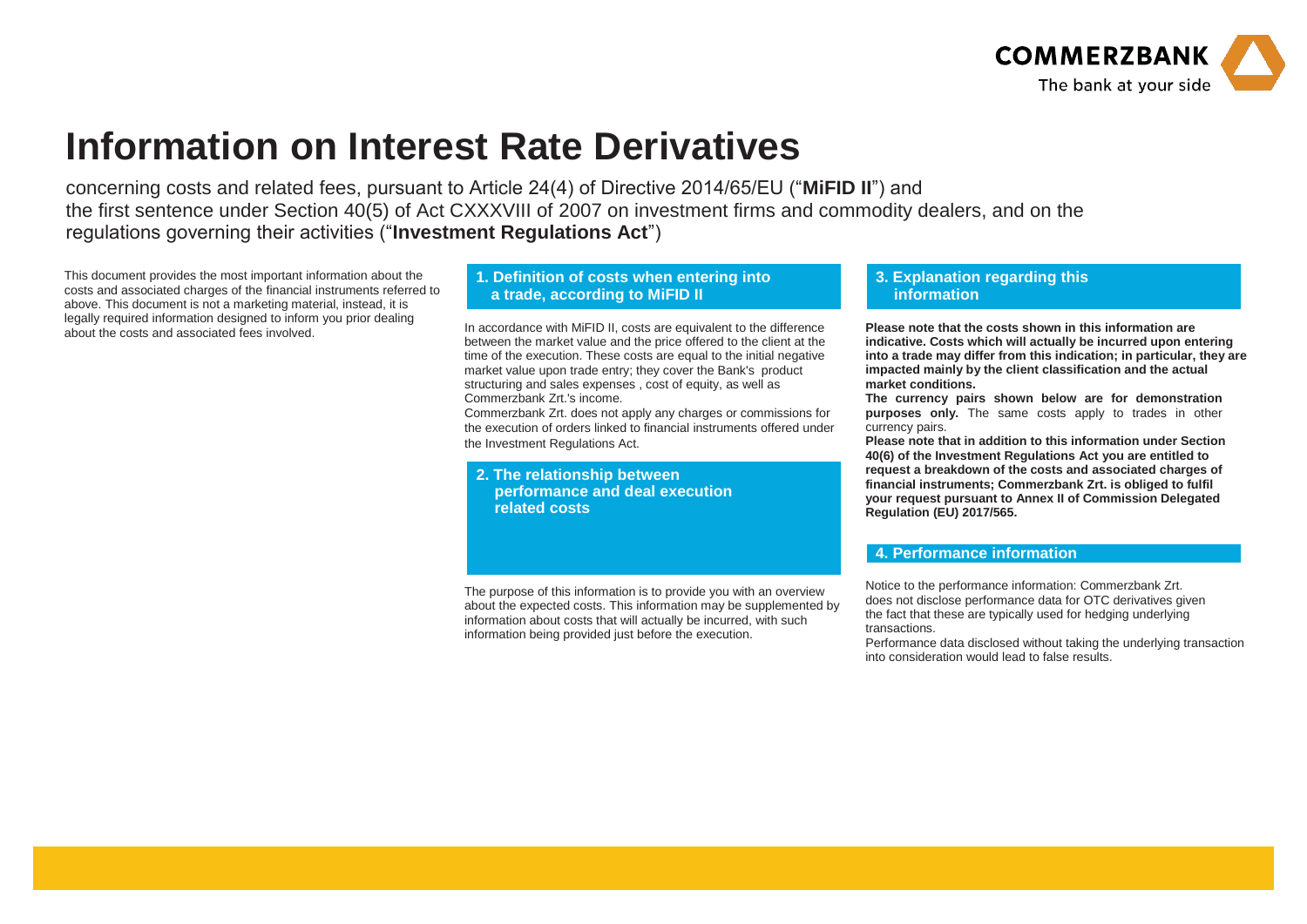|                            | Standardised cost based on a notional of EUR 1,000,000.00 |        |         |        |                                               |        |         |        |         |        |          |        |          |        |
|----------------------------|-----------------------------------------------------------|--------|---------|--------|-----------------------------------------------|--------|---------|--------|---------|--------|----------|--------|----------|--------|
| <b>Maturity</b>            | 2 years                                                   |        | 3 years |        | 4 years                                       |        | 5 years |        | 7 years |        | 10 years |        | 20 years |        |
| IRS without floor          | Amount                                                    | %      | Amount  | %      | Amount                                        | %      | Amount  | %      | Amount  | %      | Amount   | %      | Amount   | $\%$   |
| <b>EUR</b>                 | 7,000                                                     | 0.70%  | 10,500  | 1.05 % | 14,000                                        | 1.40 % | 17,500  | 1.75 % | 24,500  | 2.45 % | 35,000   | 3.50 % | 45,000   | 4.50 % |
| <b>USD</b>                 | 7,000                                                     | 0.70%  | 10,500  | 1.05 % | 14,000                                        | 1.40 % | 17,500  | 1.75 % | 24,500  | 2.45 % | 35,000   | 3.50 % | 45,000   | 4.50 % |
| GBP                        | 7,000                                                     | 0.70%  | 10,500  | 1.05 % | 14,000                                        | 1.40 % | 17,500  | 1.75 % | 24,500  | 2.45 % | 35,000   | 3.50 % | 45,000   | 4.50 % |
| CHF                        | 7,000                                                     | 0.70%  | 10,500  | 1.05 % | 14,000                                        | 1.40 % | 17,500  | 1.75 % | 24,500  | 2.45 % | 35,000   | 3.50 % | 45,000   | 4.50 % |
| IRS with floor             |                                                           |        |         |        |                                               |        |         |        |         |        |          |        |          |        |
| <b>EUR</b>                 | 7,000                                                     | 0.70%  | 10,500  | 1.05 % | 14,000                                        | 1.40%  | 17,500  | 1.75 % | 24,500  | 2.45 % | 35,000   | 3.50 % | 45,000   | 4.50 % |
| <b>USD</b>                 | 7,000                                                     | 0.70%  | 10,500  | 1.05 % | 14,000                                        | 1.40 % | 17,500  | 1.75 % | 24,500  | 2.45 % | 35,000   | 3.50 % | 45,000   | 4.50 % |
| <b>Cross Currency Swap</b> |                                                           |        |         |        |                                               |        |         |        |         |        |          |        |          |        |
| EUR-USD                    | 8,000                                                     | 0.80%  | 12,000  | 1.20 % | 16,000                                        | 1.60%  | 20,000  | 2.00 % | 28,000  | 2.80 % | 40,000   | 4.00%  | 50,000   | 5.00 % |
| EUR-GBP                    | 8,000                                                     | 0.80%  | 12,000  | 1.20 % | 16,000                                        | 1.60%  | 20,000  | 2.00 % | 28,000  | 2.80 % | 40,000   | 4.00 % | 50,000   | 5.00 % |
| EUR-CHF                    | 8,000                                                     | 0.80%  | 12,000  | 1.20 % | 16,000                                        | 1.60%  | 20,000  | 2.00 % | 28,000  | 2.80 % | 40,000   | 4.00 % | 50,000   | 5.00 % |
| EUR-NZD                    | 8,000                                                     | 0.80%  | 12,000  | 1.20 % | 16,000                                        | 1.60%  | 20,000  | 2.00 % | 28,000  | 2.80 % | 40,000   | 4.00 % | 50,000   | 5.00 % |
| EUR-RUB                    | 8,000                                                     | 0.80%  | 12,000  | 1.20 % | 16,000                                        | 1.60%  | 20,000  | 2.00 % | 28,000  | 2.80 % | 40,000   | 4.00 % | 50,000   | 5.00 % |
| IR Cap - ATM swap          |                                                           |        |         |        |                                               |        |         |        |         |        |          |        |          |        |
| <b>EUR</b>                 | 6.500                                                     | 0.65%  | 9.750   | 0.98%  | 13.000                                        | 1.30 % | 16.250  | 1.63 % | 22.750  | 2.28 % | 32.500   | 3.25 % |          |        |
| <b>USD</b>                 | 6.500                                                     | 0.65 % | 9.750   | 0.98 % | 13.000                                        | 1.30 % | 16.250  | 1.63 % | 22.750  | 2.28 % | 32.500   | 3.25 % |          |        |
| <b>Swaption - ATM</b>      | Client buys fixed interest, gross settlement              |        |         |        | Client sells fixed interest, gross settlement |        |         |        |         |        |          |        |          |        |
|                            | 1x5y<br>1x10y                                             |        |         |        | $\%$<br>1x5y<br>1x10y                         |        |         |        |         |        |          |        |          |        |
|                            | Amount                                                    | %      | Amount  | $\%$   | Amount                                        | $\%$   | Amount  | $\%$   |         |        |          |        |          |        |
| <b>EUR</b>                 | 15.000                                                    | 1.50 % | 30.000  | 3.00 % | 15.000                                        | 1.50 % | 30.000  | 3.00 % |         |        |          |        |          |        |
| <b>USD</b>                 | 15.000                                                    | 1.50 % | 30.000  | 3.00%  | 15.000                                        | 1.50 % | 30.000  | 3.00%  |         |        |          |        |          |        |